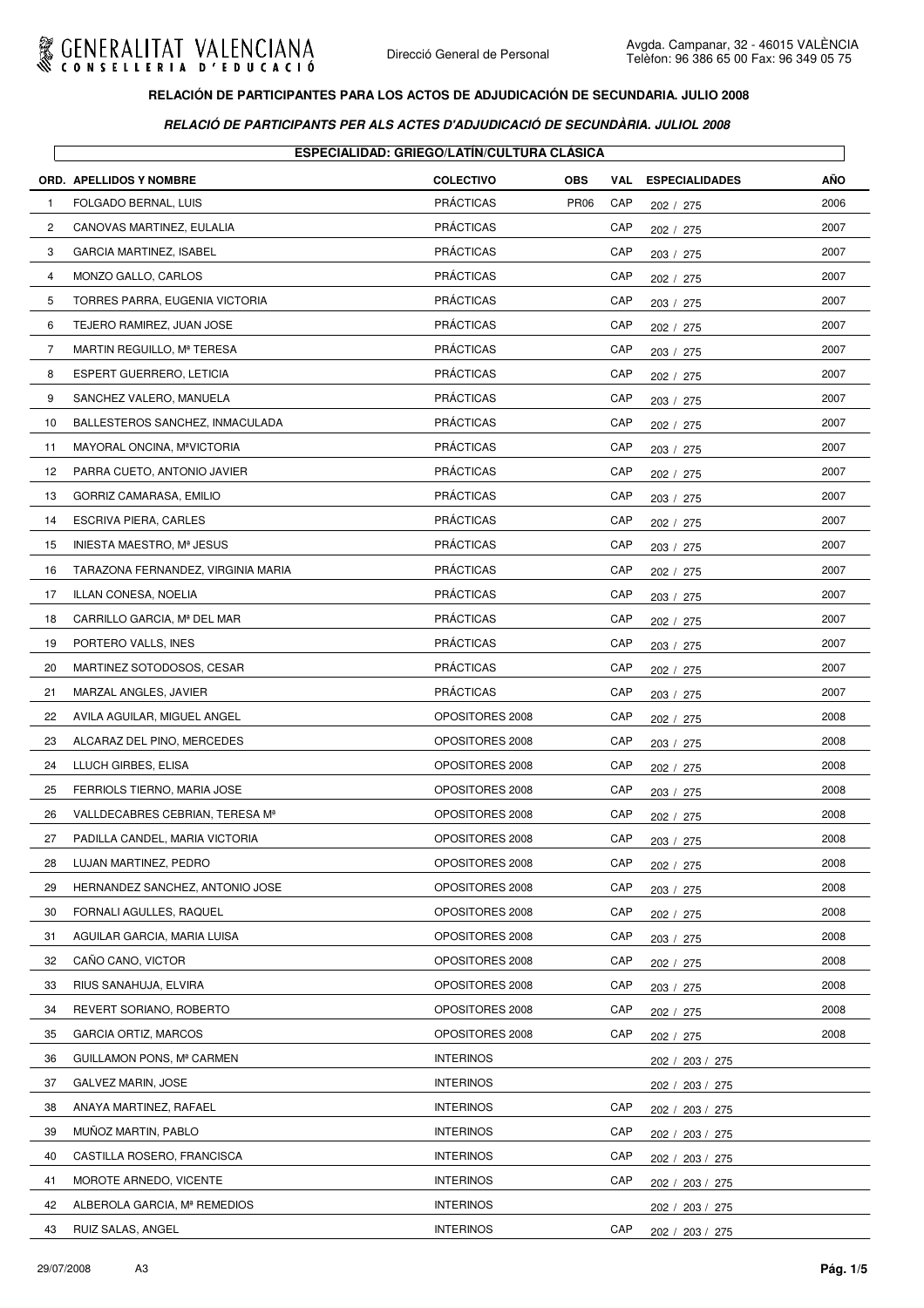

|    | ESPECIALIDAD: GRIEGO/LATIN/CULTURA CLASICA |                  |                   |                       |            |  |  |
|----|--------------------------------------------|------------------|-------------------|-----------------------|------------|--|--|
|    | <b>ORD. APELLIDOS Y NOMBRE</b>             | <b>COLECTIVO</b> | <b>OBS</b><br>VAL | <b>ESPECIALIDADES</b> | <b>AÑO</b> |  |  |
| 44 | PEREZ DE VILLAR GONZALEZ, Mª JOSE          | <b>INTERINOS</b> | CAP               | 202 / 203 / 275       |            |  |  |
| 45 | SANCHEZ PEREZ, INMACULADA                  | <b>INTERINOS</b> |                   | 202 / 203 / 275       |            |  |  |
| 46 | LIZ FERNANDEZ, ROSA ANA                    | <b>INTERINOS</b> | CAP               | 202 / 203 / 275       |            |  |  |
| 47 | RAUSELL TOMAS, ANA MARIA                   | <b>INTERINOS</b> | CAP               | 202 / 203 / 275       |            |  |  |
| 48 | LORENTE MARTINEZ, INMACULADA               | <b>INTERINOS</b> |                   | 202 / 203 / 275       |            |  |  |
| 49 | SEPULVEDA VALERO, JOSE ANTONIO             | <b>INTERINOS</b> | CAP               | 202 / 203 / 275       |            |  |  |
| 50 | SANCHO CARBONELL, Mª DEL CARMEN            | <b>INTERINOS</b> | CAP               | 202 / 203 / 275       |            |  |  |
| 51 | BOX HERNANDEZ, MARIA BELEN                 | <b>INTERINOS</b> | CAP               | 202 / 203 / 275       |            |  |  |
| 52 | GARIN RUIZ, Mª ISABEL                      | <b>INTERINOS</b> | CAP               | 202 / 203 / 275       |            |  |  |
| 53 | VICIANO GUILLEM, FRANCISCA                 | <b>INTERINOS</b> | CAP               | 202 / 203 / 275       |            |  |  |
| 54 | BERNABEU TEROL, MARIA MILAGRO              | <b>INTERINOS</b> | CAP               | 202 / 203 / 275       |            |  |  |
| 55 | BENETO BORJA, EMILIA                       | <b>INTERINOS</b> | CAP               | 202 / 203 / 275       |            |  |  |
| 56 | COMES COMOS, MARIA JOSE                    | <b>INTERINOS</b> | CAP               | 202 / 203 / 275       |            |  |  |
| 57 | MIRET SANZ, FERNANDO                       | <b>INTERINOS</b> | CAP               | 202 / 203 / 275       |            |  |  |
| 58 | SAEZ PEREZ, MARIA JOSE                     | <b>INTERINOS</b> | CAP               | 202 / 203 / 275       |            |  |  |
| 59 | TORADA CALONGE, MARIA PALOMA               | <b>INTERINOS</b> | CAP               | 202 / 203 / 275       |            |  |  |
| 60 | SAEZ LOZANO, DOLORES                       | <b>INTERINOS</b> | CAP               | 202 / 203 / 275       |            |  |  |
| 61 | <b>IBANEZ CORELLA, PILAR</b>               | <b>INTERINOS</b> | CAP               | 202 / 203 / 275       |            |  |  |
| 62 | CERVERA GISBERT, MARIA ROSA                | <b>INTERINOS</b> | CAP               | 202 / 203 / 275       |            |  |  |
| 63 | <b>GRAU SAEZ, MOISES</b>                   | <b>INTERINOS</b> | CAP               | 202 / 203 / 275       |            |  |  |
| 64 | ERADES CAÑIZARES, JOSE FCO.                | <b>INTERINOS</b> |                   | 202 / 203 / 275       |            |  |  |
| 65 | BARROSO GONZALEZ, GLORIA                   | <b>INTERINOS</b> |                   | 202 / 203 / 275       |            |  |  |
| 66 | TARRIÑO RUIZ, ANA                          | <b>INTERINOS</b> | CAP               | 202 / 203 / 275       |            |  |  |
| 67 | LOPEZ GARRIDO, MARIA JESUS                 | <b>INTERINOS</b> |                   | 202 / 203 / 275       |            |  |  |
| 68 | LEGAZ MARTINEZ, FLORA                      | <b>INTERINOS</b> |                   | 202 / 203 / 275       |            |  |  |
| 69 | COLLELL MONROIG, VICENTA                   | <b>INTERINOS</b> |                   | 202 / 203 / 275       |            |  |  |
| 70 | RIBES BROSETA, VICENTA                     | <b>INTERINOS</b> | CAP               | 202 / 203 / 275       |            |  |  |
| 71 | MANZANARES BERENGUER, JOSE MANUEL          | <b>INTERINOS</b> |                   | 202 / 203 / 275       |            |  |  |
| 72 | CASTANEIRA DEPORTE, MONICA                 | <b>INTERINOS</b> |                   | 202 / 203 / 275       |            |  |  |
| 73 | SANCHEZ RUIZ, IGNACIO                      | <b>INTERINOS</b> |                   | 202 / 203 / 275       |            |  |  |
| 74 | MOYA MONTOYA, MARIA LUISA                  | <b>INTERINOS</b> |                   | 202 / 203 / 275       |            |  |  |
| 75 | RUIZ ROCAMORA, FRANCISCO JOSE              | <b>INTERINOS</b> |                   | 202 / 203 / 275       |            |  |  |
| 76 | ANDRES MAYANS, MARIA DOLORES               | <b>INTERINOS</b> | CAP               | 202 / 203 / 275       |            |  |  |
| 77 | LOPEZ SLOCKER, JOSE EDUARDO                | <b>INTERINOS</b> | CAP               | 202 / 203 / 275       |            |  |  |
| 78 | FERNANDEZ SANZ, MARIA TERESA               | <b>INTERINOS</b> | CAP               | 202 / 203 / 275       |            |  |  |
| 79 | CANO DESCALZO, Mª DOLORES                  | <b>INTERINOS</b> | CAP               | 202 / 203 / 275       |            |  |  |
| 80 | VIDAL TERUEL, MARIA ANUNCIACION            | <b>INTERINOS</b> | CAP               | 202 / 203 / 275       |            |  |  |
| 81 | ESCALANTE MERLOS, Mª DOLORES               | <b>INTERINOS</b> | CAP               | 202 / 203 / 275       |            |  |  |
| 82 | BERNAL CASCALES, PILAR                     | <b>INTERINOS</b> |                   | 202 / 203 / 275       |            |  |  |
| 83 | VAZQUEZ CANTO, CONCEPCION                  | <b>INTERINOS</b> |                   | 202 / 203 / 275       |            |  |  |
| 84 | CHACON FERNANDEZ, Mª TERESA                | <b>INTERINOS</b> | CAP               | 202 / 203 / 275       |            |  |  |
| 85 | FELIPO ORTS, Mª ESPERANZA                  | <b>INTERINOS</b> | CAP               | 202 / 203 / 275       |            |  |  |
| 86 | PUIG VILAR, Mª FRANCISCA                   | <b>INTERINOS</b> | CAP               | 202 / 203 / 275       |            |  |  |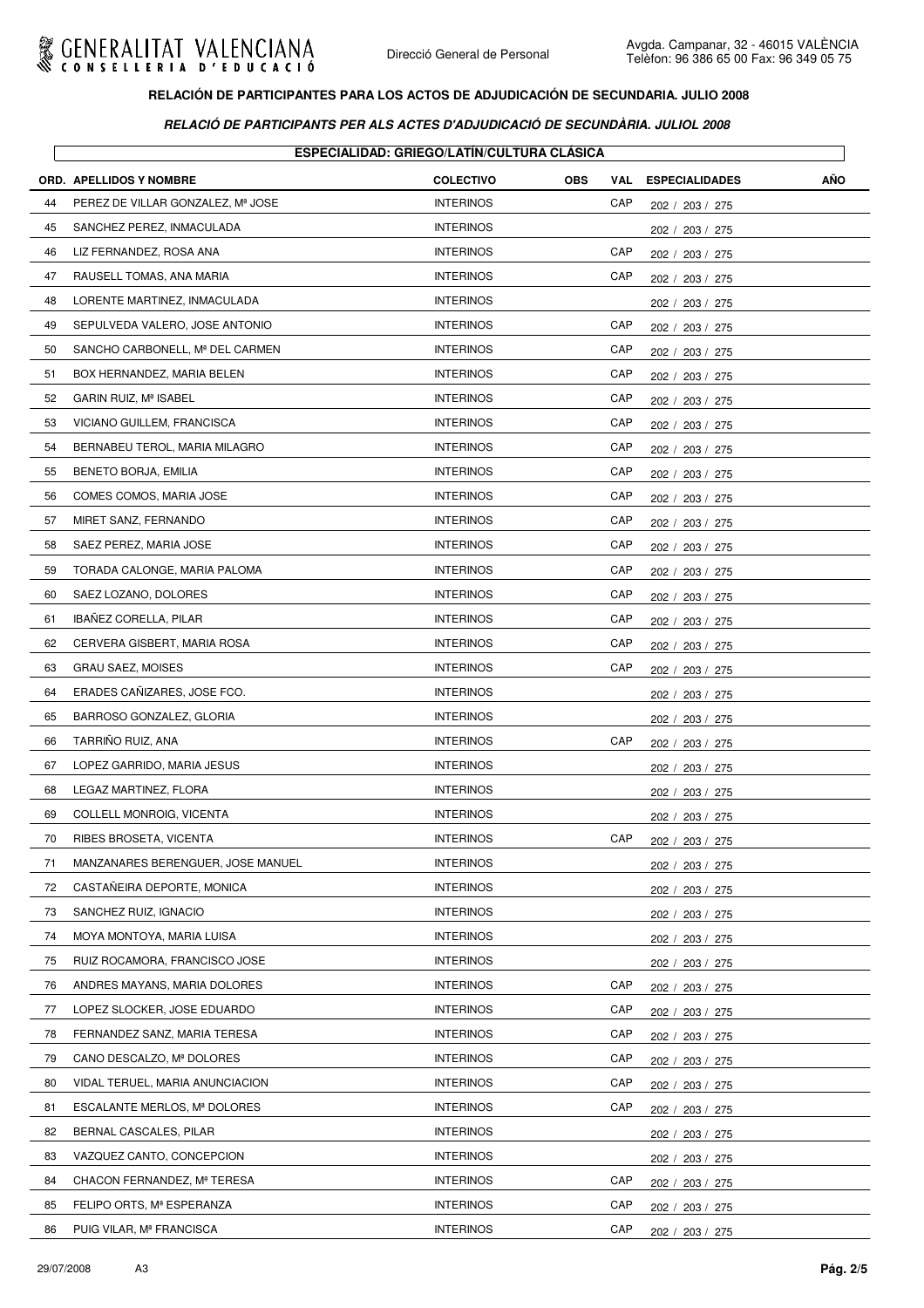

|     |                                       | <b>ESPECIALIDAD: GRIEGO/LATÍN/CULTURA CLÁSICA</b> |            |     |                       |     |
|-----|---------------------------------------|---------------------------------------------------|------------|-----|-----------------------|-----|
|     | ORD. APELLIDOS Y NOMBRE               | <b>COLECTIVO</b>                                  | <b>OBS</b> | VAL | <b>ESPECIALIDADES</b> | AÑO |
| 87  | CUENCA GOZALVEZ, MARIA BELEN          | <b>INTERINOS</b>                                  |            | CAP | 202 / 203 / 275       |     |
| 88  | MORENO BORDALLO, FRANCISCA            | <b>INTERINOS</b>                                  |            | CAP | 202 / 203 / 275       |     |
| 89  | PEREZ SABORIT, MYRIAM                 | <b>INTERINOS</b>                                  |            | CAP | 202 / 203 / 275       |     |
| 90  | MARTINEZ VALLS, CARLOS                | <b>INTERINOS</b>                                  |            | CAP | 202 / 203 / 275       |     |
| 91  | PEÑALVER DIEZ, ALICIA                 | <b>INTERINOS</b>                                  |            |     | 202 / 203 / 275       |     |
| 92  | SALA IVARS, JOSE                      | <b>INTERINOS</b>                                  |            |     | 202 / 203 / 275       |     |
| 93  | SALCEDO APARICI, Mª NIEVES            | <b>INTERINOS</b>                                  |            | CAP | 202 / 203 / 275       |     |
| 94  | DEVECE CARAÑANA, EDUARDO FABIAN       | <b>INTERINOS</b>                                  |            |     | 202 /<br>203 / 275    |     |
| 95  | PEREZ JIMENO, ARACELI                 | <b>INTERINOS</b>                                  |            |     | 202 / 203 / 275       |     |
| 96  | TORIBIO DIAZ, MARIA JESUS             | <b>INTERINOS</b>                                  |            |     | 202 / 203 / 275       |     |
| 97  | HURTADO MARTINEZ, MANUEL ISRAEL       | <b>INTERINOS</b>                                  |            |     | 202 / 203 / 275       |     |
| 98  | MORA GIL, JOSE ANTONIO                | <b>INTERINOS</b>                                  |            | CAP | 202 / 203 / 275       |     |
| 99  | ALONSO GARCIA, Mª TERESA              | <b>INTERINOS</b>                                  |            | CAP | 202 / 275             |     |
| 100 | MERINO LABRADOR, ALICIA               | <b>INTERINOS</b>                                  |            |     | 203 / 275             |     |
| 101 | ANTON MARTINEZ, JOSE PASCUAL          | <b>INTERINOS</b>                                  |            | CAP | 203 / 275             |     |
| 102 | GONZALEZ BERNABEU, GABRIEL MANUEL     | <b>INTERINOS</b>                                  |            |     | 203 / 275             |     |
| 103 | RIBES VERDIA, CLARA EUGENIA           | <b>INTERINOS</b>                                  |            | CAP | 202 / 275             |     |
| 104 | BERNAD SOLANS, Mª JOSE                | <b>INTERINOS</b>                                  |            |     | 202 / 275             |     |
| 105 | MIGUEL PEREZ, BELEN                   | <b>INTERINOS</b>                                  |            |     | 202 / 275             |     |
| 106 | ZANGRONIZ SAMANIEGO, ASCENSION SUSANA | <b>INTERINOS</b>                                  |            |     | 202 / 275             |     |
| 107 | GARCIA DIAZ, MARIA                    | <b>INTERINOS</b>                                  |            |     | 202 / 275             |     |
| 108 | LAMA SOSA, MANUELA                    | <b>INTERINOS</b>                                  |            |     | 202 / 275             |     |
| 109 | MACIAS FERNANDEZ, LIDIA               | <b>INTERINOS</b>                                  |            |     | 202 / 275             |     |
| 110 | MORENO BRIANT, FEDERICO JESUS         | <b>INTERINOS</b>                                  |            |     | 202 / 275             |     |
| 111 | MORENO MORAL, Mª JOSE                 | <b>INTERINOS</b>                                  |            |     | 202 / 275             |     |
| 112 | CALERO CALERO, ESTHER                 | <b>INTERINOS</b>                                  |            |     | 203 / 275             |     |
| 113 | MONLLOR RICO, SUSANA                  | <b>INTERINOS</b>                                  |            | CAP | 203 / 275             |     |
| 114 | <b>GARCIA MORENO, JESUS</b>           | <b>INTERINOS</b>                                  |            |     | 203 / 275             |     |
| 115 | HERNANDEZ MAYOR, MARIA DOLORES        | <b>INTERINOS</b>                                  |            |     | 203 / 275             |     |
| 116 | LEON CABANILLAS, ELIAS                | <b>INTERINOS</b>                                  |            | CAP | 203 / 275             |     |
| 117 | ALENDA PASTOR, Mª DE LAS NIEVES       | <b>INTERINOS</b>                                  |            |     | 202 / 275             |     |
| 118 | MARTINEZ BAÑULS, MONICA               | <b>INTERINOS</b>                                  |            | CAP | 203 / 275             |     |
| 119 | ARDID MORENO, MARGARITA CARLOTA       | <b>INTERINOS</b>                                  |            |     | 202 / 275             |     |
| 120 | ARTIEDA SERRANO, MONICA               | <b>INTERINOS</b>                                  |            |     | 202 / 275             |     |
| 121 | MORA PELEGRIN, ANTONIO                | <b>INTERINOS</b>                                  |            |     | 203 / 275             |     |
| 122 | MORENO PARDO, Mª CARMEN               | <b>INTERINOS</b>                                  |            |     | 203 / 275             |     |
| 123 | ORTIZ PASCUAL, FRANCISCO JOSE         | <b>INTERINOS</b>                                  |            | CAP | 203 / 275             |     |
| 124 | SABIN CRIADO, ANA BELEN               | <b>INTERINOS</b>                                  |            |     | 203 / 275             |     |
| 125 | VIVO FURIO, ELENA                     | <b>INTERINOS</b>                                  |            |     | 203 / 275             |     |
| 126 | ALEDO ABEL, ORETO                     | <b>INTERINOS</b>                                  |            | CAP | 203 / 275             |     |
| 127 | APARISI BRIZ, NOELIA                  | <b>INTERINOS</b>                                  |            | CAP | 203 / 275             |     |
| 128 | ARIAS ALONSO, MAGDALENA               | <b>INTERINOS</b>                                  |            |     | 203 / 275             |     |
| 129 | CORTIGUERA MORALES, PILAR             | <b>INTERINOS</b>                                  |            |     | 203 / 275             |     |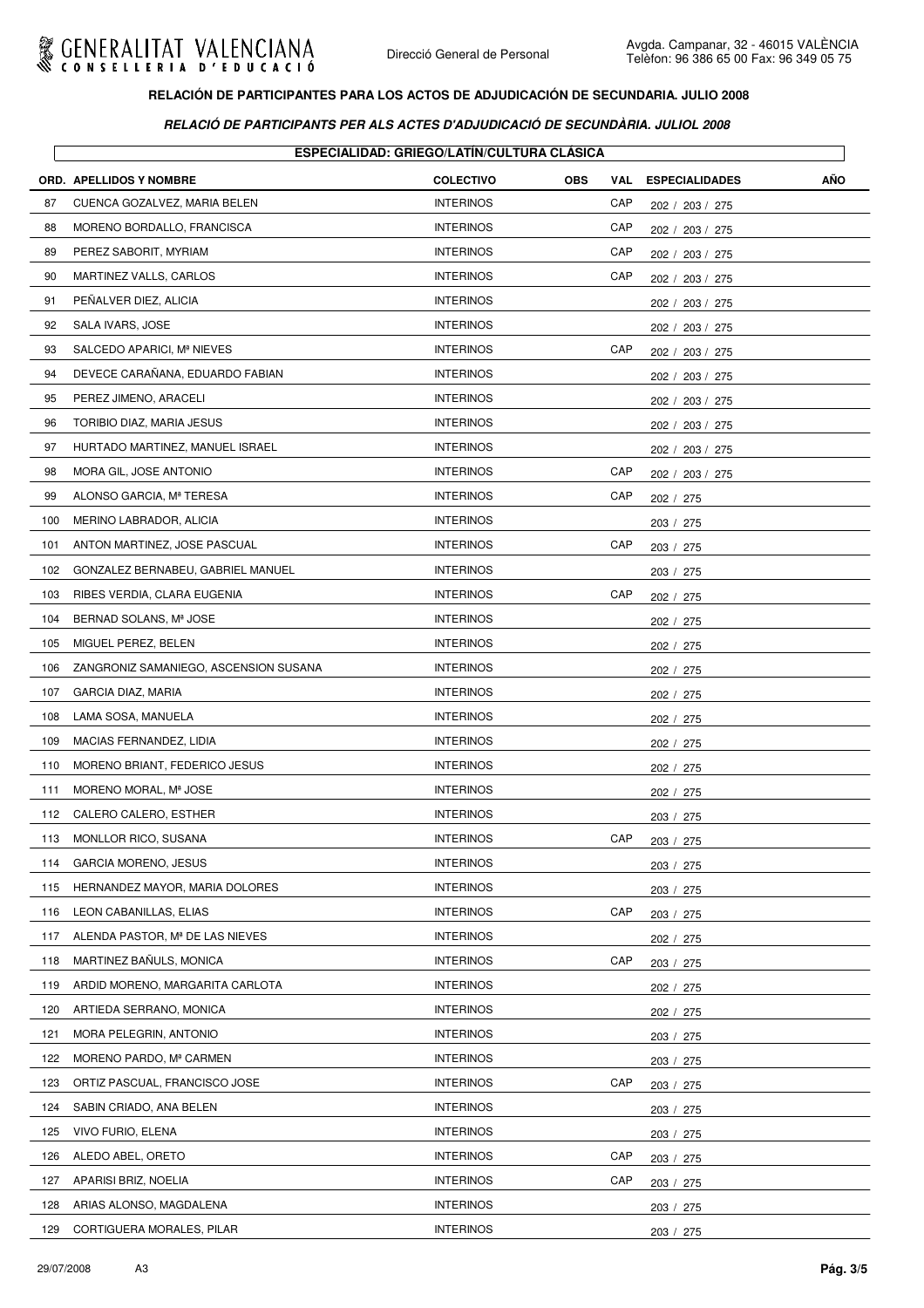

|     | <b>ORD. APELLIDOS Y NOMBRE</b>   | <b>COLECTIVO</b> | <b>OBS</b> | VAL | <b>ESPECIALIDADES</b> | AÑO |
|-----|----------------------------------|------------------|------------|-----|-----------------------|-----|
| 130 | <b>VELASCO GONZALEZ, ROSARIO</b> | <b>INTERINOS</b> |            |     | 202 / 275             |     |
| 131 | MUNOZ GOMEZ, Mª JOSE             | <b>INTERINOS</b> |            |     | 203 / 275             |     |
| 132 | NAVARRO CID, EMILIO              | <b>INTERINOS</b> |            |     | 203 / 275             |     |
| 133 | PITARCH MAFE, GRACIA LORENA      | <b>INTERINOS</b> |            | CAP | 202 / 275             |     |
| 134 | GUIRAL TELLADO, CARMEN           | <b>INTERINOS</b> |            | CAP | 202 / 275             |     |
| 135 | PASCUAL SIERRAS, NOELIA          | <b>INTERINOS</b> |            | CAP | 202 / 275             |     |
| 136 | COMINO MOYA, ELISA ISABEL        | <b>INTERINOS</b> |            |     | 202 / 275             |     |
| 137 | PASTOR LOPEZ, TERESA             | <b>INTERINOS</b> |            |     | 202 / 275             |     |
| 138 | ADOT ALARCON, ELENA              | <b>INTERINOS</b> |            |     | 202 / 275             |     |
| 139 | BLAYA CIVICO, FERNANDO           | <b>INTERINOS</b> |            |     | 202 / 275             |     |
| 140 | DOMINGUEZ GIROLDI, MIRIAM        | <b>INTERINOS</b> |            |     | 202 / 275             |     |
| 141 | <b>ESTRUCH GARCIA, PATRICIA</b>  | <b>INTERINOS</b> |            | CAP | 202 / 275             |     |
| 142 | SAEZ MIGUEL, MARINA              | <b>INTERINOS</b> |            |     | 203 / 275             |     |
| 143 | QUESADA GALLEGO, MANUEL          | <b>INTERINOS</b> |            |     | 202 / 275             |     |
| 144 | CORTES BENLLOCH, FERRAN MIQUEL   | <b>INTERINOS</b> |            | CAP | 203 / 275             |     |
| 145 | GONZALEZ ESPINOSA, VERONICA      | <b>INTERINOS</b> |            |     | 202 / 275             |     |
| 146 | SANCHEZ SAORIN, SUSANA           | <b>INTERINOS</b> |            |     | 202 / 275             |     |
| 147 | JIMENEZ DE LAGO, JOSE MANUEL     | <b>INTERINOS</b> |            |     | 203 / 275             |     |
| 148 | SOLER SAEZ, SERGIO               | <b>INTERINOS</b> |            |     | 203 / 275             |     |
| 149 | MORAL AREVALO, FRANCISCO JAVIER  | <b>INTERINOS</b> |            |     | 203 / 275             |     |
| 150 | ROMERO CRESPO, MARIA TERESA      | <b>INTERINOS</b> |            |     | 203 / 275             |     |
| 151 | GARCIA ALVAREZ, SONIA            | <b>INTERINOS</b> |            |     | 203 / 275             |     |
| 152 | FERRANDIS LOPEZ, MARIA JOSE      | <b>INTERINOS</b> |            |     | 203 / 275             |     |
| 153 | MEDINA LAPEÑA, INMACULADA        | <b>INTERINOS</b> |            |     | 203 / 275             |     |
| 154 | ESTRELLES RIBERA, LAURA          | <b>INTERINOS</b> |            |     | 203 / 275             |     |
| 155 | GARCIA QUINTERO, ASUNCION        | <b>INTERINOS</b> |            |     | 203 / 275             |     |
| 156 | BARBERA PERTUSA, ANTONIA         | <b>INTERINOS</b> |            |     | 203 / 275             |     |
| 157 | BENAVENT PLA, AMPARO             | <b>INTERINOS</b> |            | CAP | 203 / 275             |     |
| 158 | CARQUES VALERA, XAVIER           | <b>INTERINOS</b> |            | CAP | 203 / 275             |     |
| 159 | FUENTES MARTINEZ, JUAN PEDRO     | <b>INTERINOS</b> |            |     | 203 / 275             |     |
| 160 | <b>GARCIA MORENO, JOSE</b>       | <b>INTERINOS</b> |            |     | 203 / 275             |     |
| 161 | GUERRERO COMPAÑA, MARIA TERESA   | <b>INTERINOS</b> |            |     | 202 / 275             |     |
| 162 | SANCHEZ DOMINGO, DAVID           | <b>INTERINOS</b> |            | CAP | 202 / 275             |     |
| 163 | LAZARO TORRES, MARIA JOSE        | <b>INTERINOS</b> |            | CAP | 203 / 275             |     |
| 164 | MOLINA PENARANDA, MARIA ASUNCION | <b>INTERINOS</b> |            | CAP | 203 / 275             |     |
| 165 | CANTERO VALERO, ANA              | <b>INTERINOS</b> |            |     | 203 / 275             |     |
| 166 | GARCIA QUINTO, MARIA ENCARNACION | <b>INTERINOS</b> |            |     | 203 / 275             |     |
| 167 | HERRADOR CASTILLO, ANA           | <b>INTERINOS</b> |            | CAP | 203 / 275             |     |
| 168 | CABACO MORGADO, JUAN MANUEL      | <b>INTERINOS</b> |            |     | 203 / 275             |     |
| 169 | MOYA LIDON, ANTONIO              | <b>INTERINOS</b> |            |     | 203 / 275             |     |
| 170 | GONZALEZ CORTIJO, ADELINA LAURA  | <b>INTERINOS</b> |            |     | 203 / 275             |     |
| 171 | HERAS LIFANTE, EVA MARIA         | <b>INTERINOS</b> |            |     | 203 / 275             |     |
| 172 | HERNANDEZ HERRANZ, SONIA         | <b>INTERINOS</b> |            |     | 203 / 275             |     |